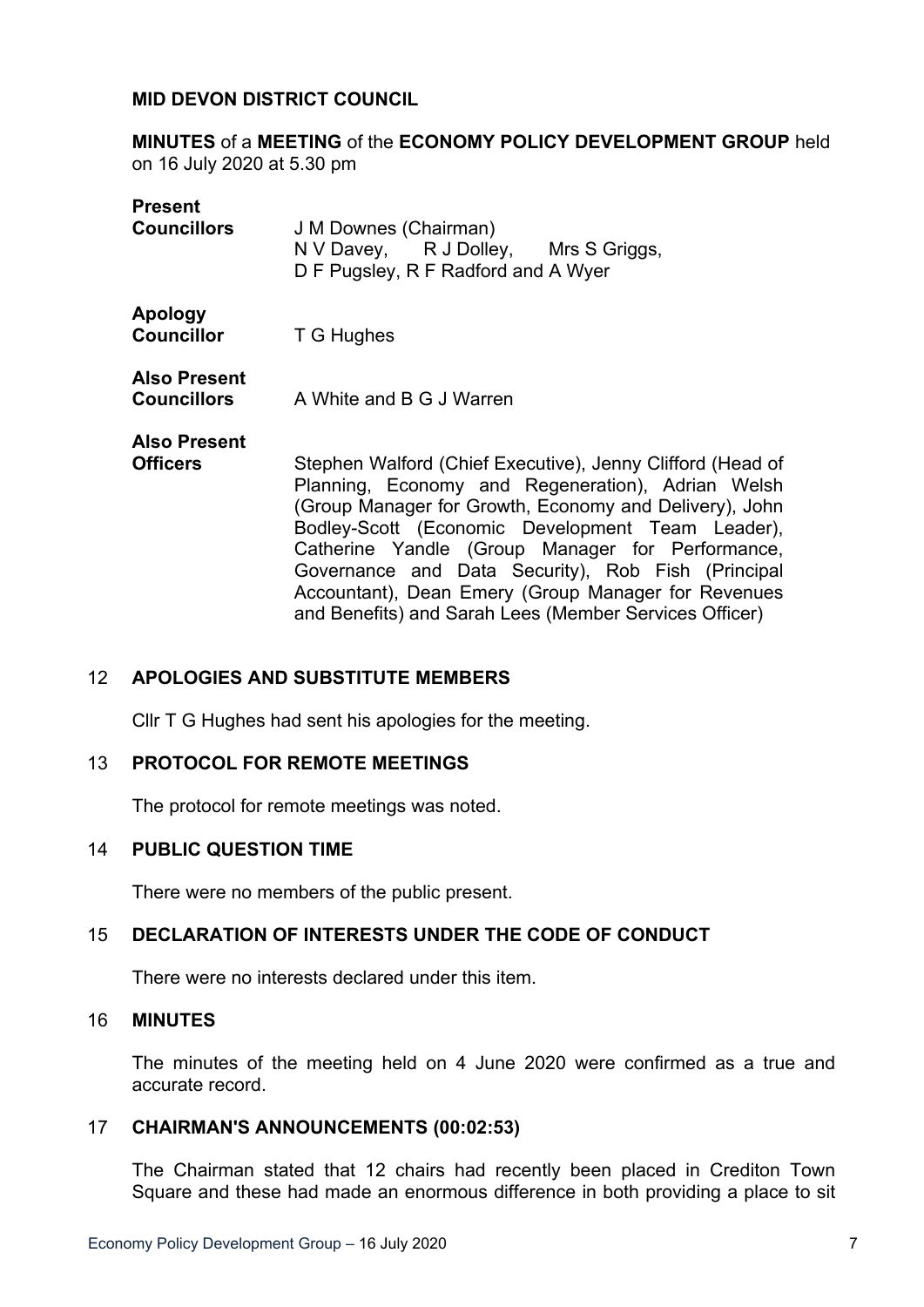for the public and helping to create a convivial atmosphere. He hoped the same sort of initiative could be undertaken in the other towns.

## 18 **PERFORMANCE AND RISK REPORT (00:03:36)**

The Group had before it, and **NOTED**, a report \* from the Group Manager for Performance, Governance and Data Security providing it with an update on performance against the Corporate Plan and local service targets for 2020/2021 as well as providing an update on key business risks.

The contents of the report were outlined with particular reference to the following:

- This was the first set of data measured against the new Corporate Plan.
- Some measures had been affected by the impact of the pandemic and the Council having to reallocate resources. One of these measures was in relation to empty shops and the vacancy count. This had not been done in April but it was hoped a full shop survey would be undertaken by the end of July 2020. However, data had been added about the town centre units owned by the Council.
- The new Corporate Plan aims in relation to this Group were referred to.
- Several risks falling under the umbrella of this Group had increased in severity as a result of the pandemic. These included:
	- o Economic Development Service
	- o Economic Strategy
	- o Infrastructure Delivery

It would be important for this Group to monitor these increased risks and the mitigating actions at each meeting going forwards and to also think about how data in relation to these risks is presented. It was recognised that the full implications of the pandemic in relation to these risks would not be known for some time.

 This report reflected the current position but there was still a lot of uncertainty. The situation regarding the current economic position in both Mid Devon and Devon as a whole was constantly changing. It was not possible to see at the current time the impact of positive interventions.

Note: \* Report previously circulated; copy attached to the signed minutes.

### 19 **REVENUE AND CAPITAL OUTTURN 2019/20 (00:15:00)**

The Group had before it, and **NOTED**, a report \* from Deputy Chief Executive (S151) presenting the revenue and capital outturn figures for the financial year 2019/20. This report had been discussed by the Cabinet on  $9<sup>th</sup>$  July 2020 and the recommendations within it approved.

The contents of the report were outlined in addition to a brief update on the financial position as a result of Covid 19:

- The Council had suffered significant losses in terms of income since the start of the pandemic and lockdown particularly in the areas of leisure and car parking.
- The various tranches of funding compensation from the Government were explained which included an income protection scheme.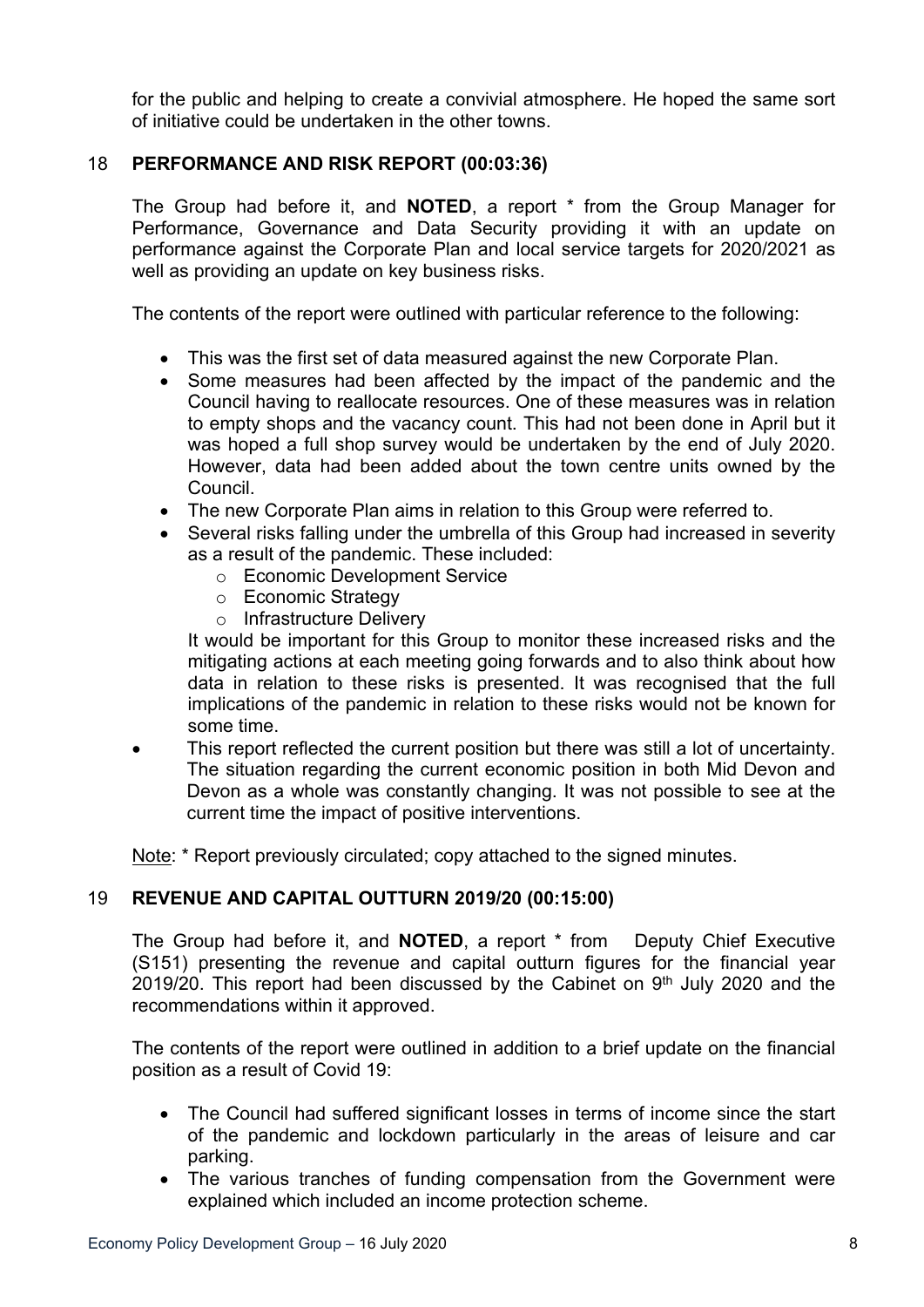- The authority had ended the year with a £232k deficit which had been funded from the General Fund Reserve. The areas that related to the Economy PDG amounted to £133k and there were three main areas that had contributed to this variance from budget. These included the Tiverton Town Centre Regeneration Project, units in relation to Fore Street, Tiverton and Market Walk, Tiverton. There had been a loss of rental income from the Londis and Tony Pryce units. However, negotiations were underway to secure a new tenant at one unit and options for remodelling another unit were being considered.
- The Group requested that more information be provided to it in relation to the Fore Street units and the flats above as well as the old 'Curiosity' shop and whether anything could be done to improve its visual appearance.
- The effect of out of town supermarkets on town centres. It was explained when any such development proposals came forward a retail impact assessment was undertaken and the impact on town centres was assessed within the planning system.

Note: \* Report previously circulated; copy attached to the signed minutes.

## 20 **COVID 19 ECONOMIC RESPONSE UPDATE (00:29:33)**

The Group had before it, and **NOTED**, a report \* from the Head of Planning, Economy and Regeneration providing it with updated information regarding the Growth, Economy & Delivery team's COVID 19 emergency economic and community response activities. It also informed Members of the Devon wide economic recovery work and sought Members endorsement for the current business support and economic recovery activities.

The contents of the report were outlined with particular reference to the following:

- The situation in terms of the effects and response to the pandemic was constantly changing and there had been a number of developments since the report for the meeting had been published.
- Covid 19 had affected different businesses in different ways. The easing of lockdown restrictions had been welcome news for the tourism industry in Devon and Cornwall but it was important not to become complacent.
- The number of businesses assisted and the amounts provided, as outlined in the report, was reiterated.
- Community support had continued with vulnerable people required to shield being supported with food parcels. This would be scaled down at the end of July once these people were no longer required to shield. However, efforts would be made to ensure that vulnerable people had alternative arrangements in place to support their needs after 1 August.
- The Council had worked closely with CHAT who had received 5 times more enquiries for help with food than normal.
- Emergency community hardship grants, funded by Devon County Council, had also been issued although the sums of money involved had been small. It was expected that people would need considerable financial help in the coming months as the full effect of the pandemic and loss of income impacted residents of Mid Devon.
- An action plan in relation to the re-opening of town centres had been considered by the Cabinet on 9<sup>th</sup> July. The plan included informational and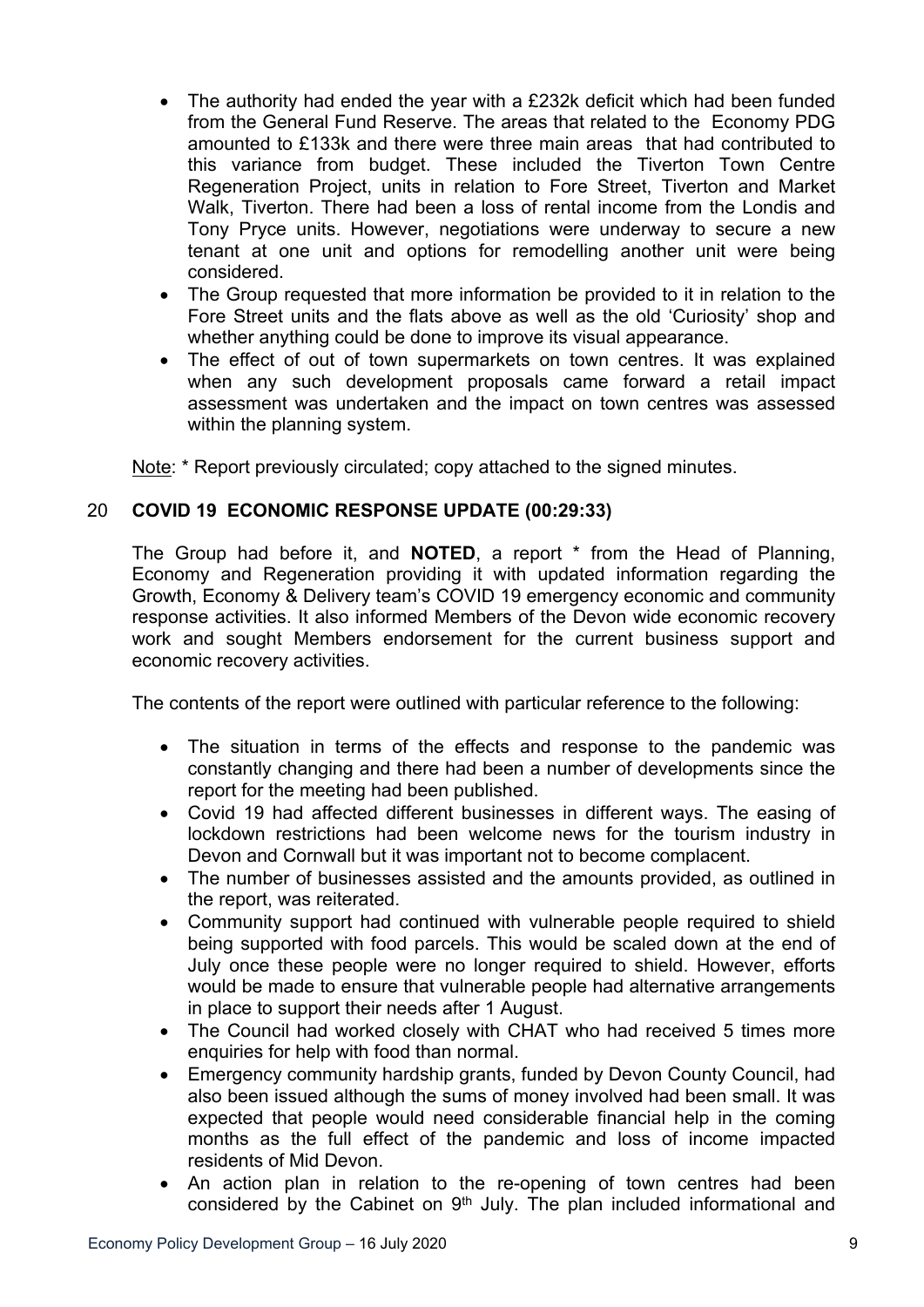directional signage as well as providing key information to the public as they move through town centres. The Council would be updating its messaging as a result of having to wear face coverings in all shops as from 24<sup>th</sup> July.

- The re-opening of café's, restaurants and pubs on the  $4<sup>th</sup>$  July had presented challenges to business owners but the town councils had been very helpful in providing essential support and information at very short notice. Specific thanks were extended to the Clerk at Tiverton Town Council who had been very helpful in organising a webinar for local traders. This had been very well received. Similar support and assistance had also been provided by Crediton and Cullompton Town Councils in conjunction with the Clerk of Tiverton Town Council.
- 'Love your Town Centre' funds had been distributed. Crediton Town Council had used this to provide the seating referred to by the Chairman earlier in the meeting.
- Planning for recovery was taking place on a number of different levels. The Group were referred to the 'Team Devon Covid 19 Economy and Business Recovery Prospectus'. This was a lobbying document setting out how the region could benefit from funding opportunities. It focussed on 4 key areas which were, businesses, places, people and opportunities. A number of action points were listed which the partnership were working hard to implement. The document provided a good basis for the recovery plan and had achieved effective collaborative discussion in its production. It also had support from local MP's. The Group considered that what was contained within the document was very promising but also hoped its aspirations were realistic and forthcoming.
- The context of the Discretionary Grant Scheme was explained. The Council had been able to use 5% of the total grant allocated to it under the national scheme to help businesses under this scheme. The Council was doing all it could to access any unspent monies in the national scheme to further support local businesses in Mid Devon.

Note: \* Report previously circulated; copy attached to the signed minutes.

# 21 **HYDRO MILLS PROJECT - TIVERTON WEIR (01:03:00)**

The Group received a verbal update from the Head of Planning, Economy and Regeneration regarding the Tiverton Weir Hydro Mills Project. This included the following information:

- Extensive discussion had taken place with the Environment Agency in order to progress this project.
- $\bullet$  A report would be presented to the Cabinet on  $6<sup>th</sup>$  August seeking not only support for the project but also an agreement to proceed with a planning application. Cabinet approval to fund the project as part of the capital programme would also be sought.

Discussion took place with regard to:

- How this project aligned with the Council's commitment to climate change targets and the eventual aspiration to become carbon neutral.
- Other mill projects within the district and how they could be progressed. The Group requested to be kept updated.